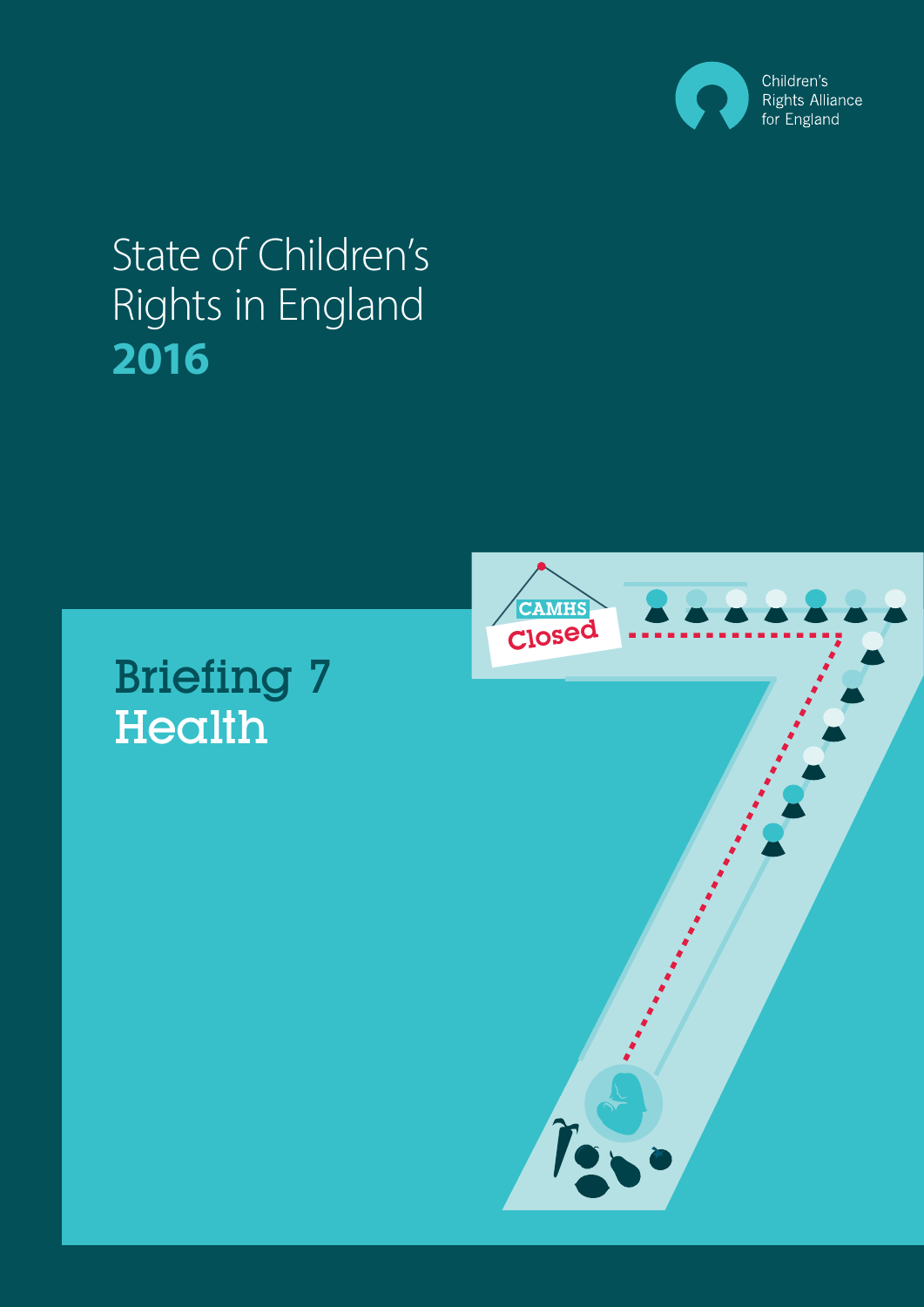# Briefing 7 **Health**



**Article 6.1** States Parties shall ensure to the maximum extent possible the survival and development of the child.

**Article 23** A disabled child should enjoy a full and decent life in conditions which ensure dignity, promote self reliance and facilitate the child's active participation in the community. States Parties recognise the right of the disabled child to special care and ensure they have effective access to education, training, health care, rehabilitation, preparation for employment and recreation opportunities.

**Article 24** All children have a right to the highest attainable standard of health, and to health care services that help them to attain this. State Parties shall, in particular, take measures to:

- Reduce infant and child mortality.
- To ensure the provision of necessary medical assistance and health care to all children.
- Combat disease and malnutrition.
- Ensure appropriate prenatal and postnatal care for mothers.
- Ensure everyone has health education and information, and understands the advantages of breastfeeding, basic hygiene and sanitation, and the prevention of accidents.
- Develop preventative health care guidance for parents, and family planning education and services.

**Article 27.1** States Parties recognise the right of every child to a standard of living adequate for the child's physical, mental, spiritual, moral and social development.

#### **Definitions and glossary**

**Children:** This briefing refers to "children" which covers all children and young people under-18 as set out by article 1 of the UN Convention on the Rights of the Child (CRC).

**Mental health issues:** We use this term to describe different conditions children can experience including mild, moderate to severe and ensuing conditions, ranging from anxiety or depression through to bipolar disorder, schizophrenia and eating disorders.

**Clinical Commissioning Groups (CCGs):** Commission health services for their local population.

**Local transformation plans:** are developed by local partnerships of health and care leaders across the country. They set out each area's strategy for improving services in line with the vision of *'Future in Mind'* (the Government's strategy for improving children and young people's mental health, published in 2015) - and are a condition of receiving the first year's tranche of the investment announced as part of the *Future in Mind* programme.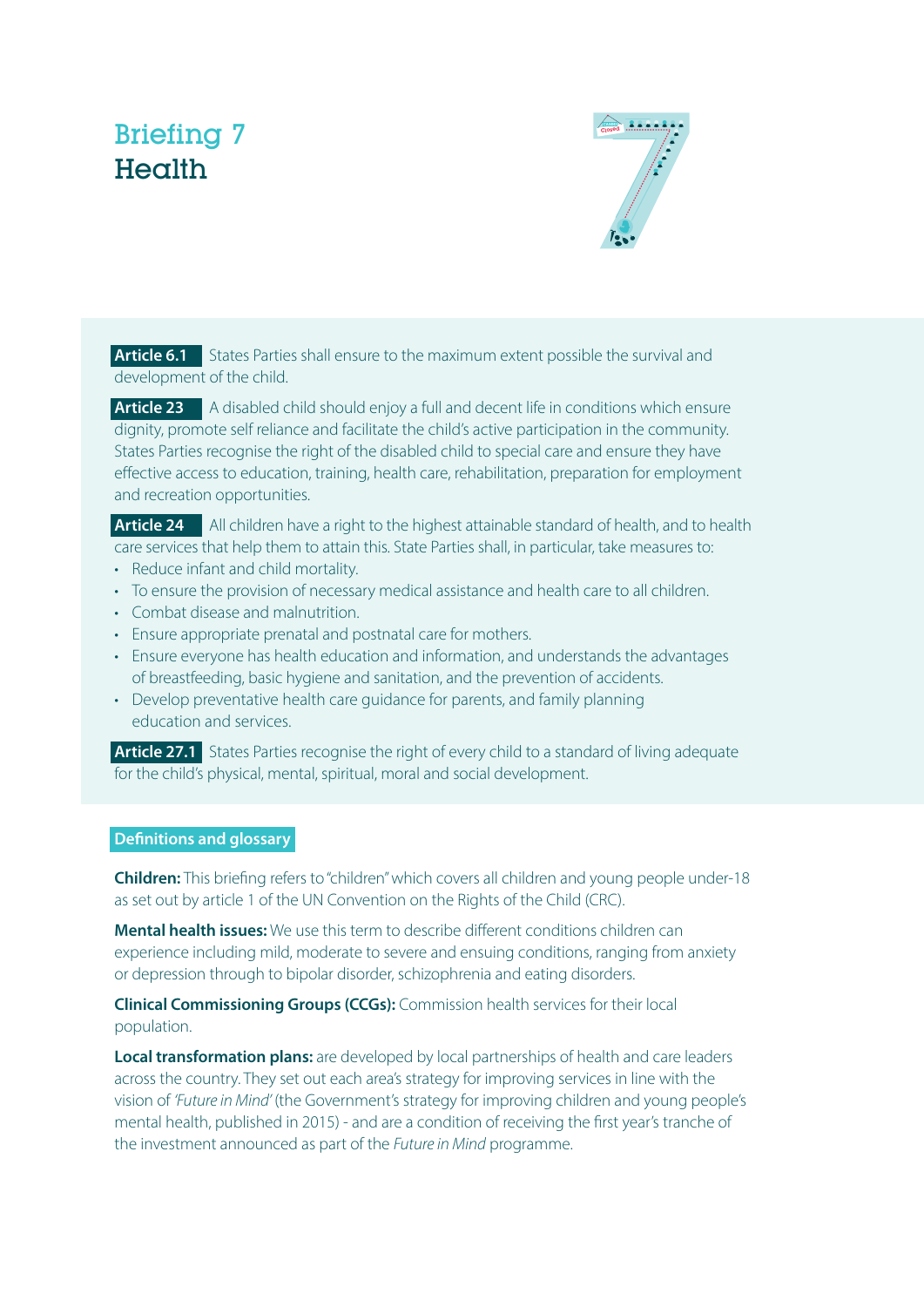## About this briefing

The UK ratified the UN Convention on the Rights of the Child (CRC) in 1991. This means that all areas of government and the state; including local government, schools, health services, and criminal justice bodies, must do all they can to fulfil children's rights. In June 2016 the UK Government was examined by the UN Committee on the Rights of the Child (UN Committee) on its compliance with the CRC for the first time since 2008. The UN Committee set out a number of concerns (summarised below) and recommendations (Concluding Observations) for change.<sup>1</sup>

This briefing is part of CRAE's *State of Children's Rights 2016* and assesses the progress made in England towards implementing the UN Committee's recommendations and covers issues relating to health, including mental health. It highlights areas of improvement and concern since July 2015 when CRAE

#### **What is the CRC?**

The CRC applies to all children aged 17 years and under and sets out the basic things that children need to thrive - the right to an adequate standard of living, to be protected from all forms of violence, an education, to play, be healthy, and be cared for. Children's rights should act as a safety net – meaning children always receive at least the minimum standard of treatment whatever the changing economic climate.

The CRC has four guiding principles (General Principles) which are rights in themselves but also the framework through which all the rights in the CRC should be interpreted. They are: non-discrimination (article 2); the best interests of the child (article 3); survival and development (article 6); and respect for the views of the child (article 12).

England's compliance with these General Principles is covered in Briefing 2.

coordinated the England civil society report to the UN Committee as part of the last UK examination.<sup>2</sup> This was endorsed by 76 civil society organisations.

This briefing is based on written and oral evidence from CRAE's members and additional analysis of recent laws and policies, newly published research, official statistics, and responses to Freedom of Information (FoIs) requests.

#### **Concerns of the UN Committee 2016**

- Inequality in access to health services
- and health outcomes for vulnerable groups of children
- The number of children with mental health needs is increasing
- Children with mental health conditions are treated far away from home and do not receive adequate child-specific attention and support, are placed in adult facilities, or may be detained in police custody
- The new shortened waiting period targets established or planned may not be realised
- Investments in mental health services will not necessarily lead to an improvement in quality
- Therapeutic community-based services have not been sufficiently developed
- Children under-16 are excluded from the protection afforded by the Mental Capacity Act (2005) in relation to medical treatment without consent
- Mechanisms for reviews of any unexpected death or serious injury involving children have not been established or operationalised
- The high prevalence of overweight and obesity among children
- Extremely low rates of breastfeeding and inadequate regulation of marketing of breastmilk substitutes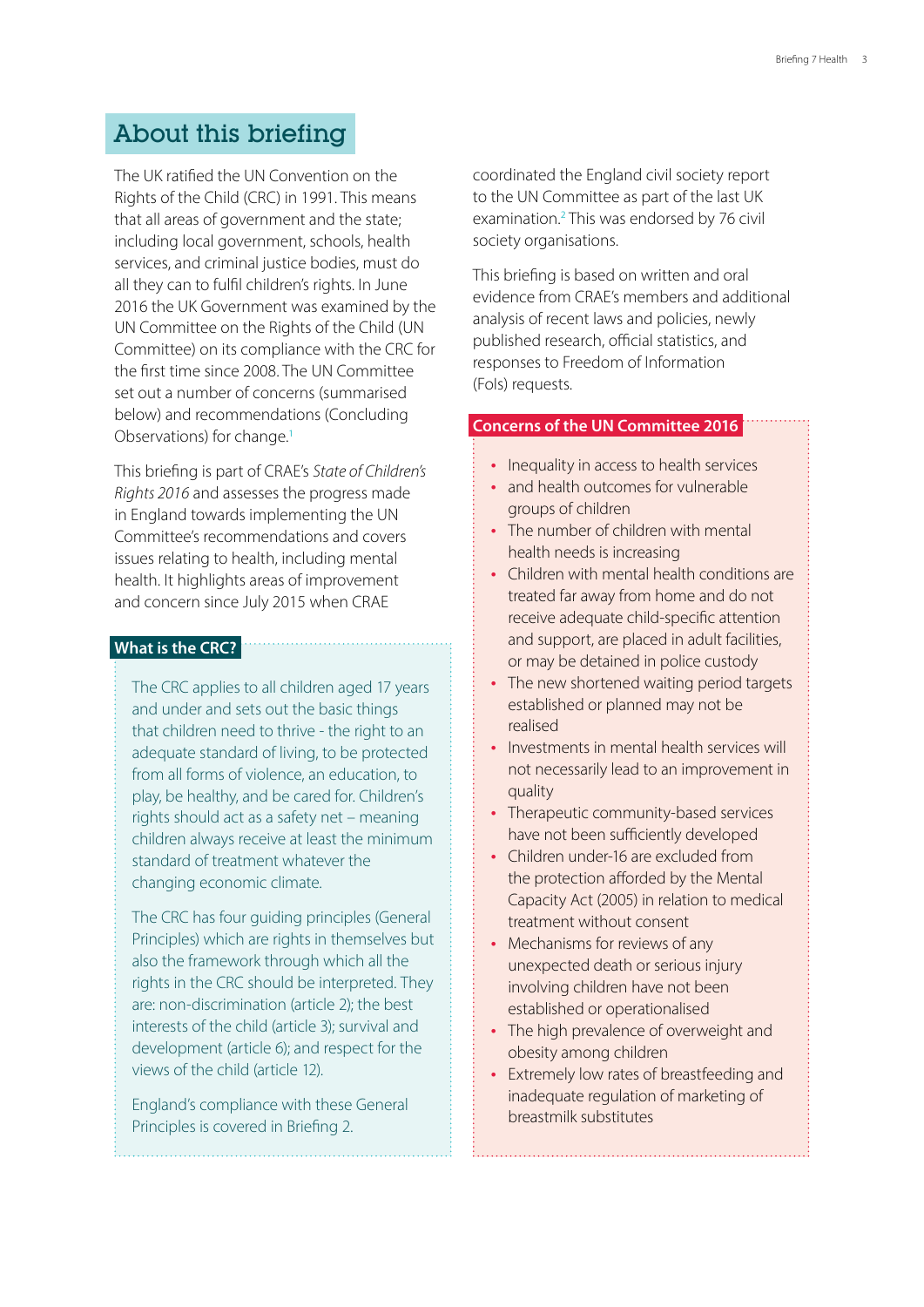# **Introduction**

**There has been considerable effort from the Government to achieve parity of esteem with mental and physical health.** This has been through significant investment to realise the transformation set out in *'Future in Mind'* - the Government's strategy for improving children and young people's mental health, published in 2015.<sup>3</sup> However due to wider cuts to public health and local authorities, who are now responsible for delivering these services, there are concerns as to whether this investment will reach where it is needed. This is an issue also highlighted by the UN Committee.

Worsening mental health and poor access to both community and inpatient services has limited England's progress towards a child's right to have the best possible health and access to health services, sometimes with fatal consequences. Government efforts to tackle obesity are a step in the right direction but these are undermined by continued health inequalities amongst some groups of children.

## What progress have we made?

#### **The Government's continued investment in mental health services since the £1.4 billion pledged in March 2015 is welcome.**

The Government recently announced an additional £25 million for Clinical Commissioning Groups (CCGs) for 2016/17. This additional investment will be used to improve mental health services for children and young people by cutting waiting times, reducing waiting list backlogs, and minimising the length of stay for those in inpatient care.<sup>4</sup> A further £247m has been pledged to ensure there are mental health services in every hospital emergency department.<sup>5</sup> Alongside this, 22 areas are piloting a named single point of contact to help achieve more joined-up working between schools and Child and Adolescent Mental Health Services (CAHMS).<sup>6</sup>

The Government's commitment to stop the detention of children experiencing a mental health crisis in police cells through the Police and Crime Bill alongside the provision of £6.1m funding for alternative places of safety is a positive development.<sup>7</sup>

In addition, the Government has committed to £290 million of investment to 2020 to help at least 30,000 more women each year access specialist mental healthcare before and after giving birth.<sup>8</sup> The increase in health visitors, a "sugar tax" and a Government plan to tackle childhood obesity and increase the uptake of sport are further encouraging steps towards improving the health of children.

# Where do we need to improve?

### **Mental Health**

#### **Insufficient data on mental health**

Insufficient data on the scale of mental health problems among children continues to be a serious issue as there has been no prevalence study on children's mental health for 14 years. Data will be available in 2018 when the next prevalence study is published but Government must keep to its commitment to commission this study no less than every seven years. There is limited nationally collated data of children and young people's experience of using CAMHS or on the outcomes of service use. The UN Committee called for the UK to *'collect data on child mental health…and rigorously invest in child and adolescent mental health services and develop national strategies'.*

#### **Mental health problems among children increasing**

**Nearly a quarter of a million children in England are receiving support from mental health services of which 11,849 are under**  five years old. Given that data could only be obtained from 60% of NHS Trusts, the figure for England is likely to be significantly higher.<sup>9</sup> There was a 48% increase in referrals for eating disorders between March and June 2016.<sup>10</sup> However, it is unclear whether these increases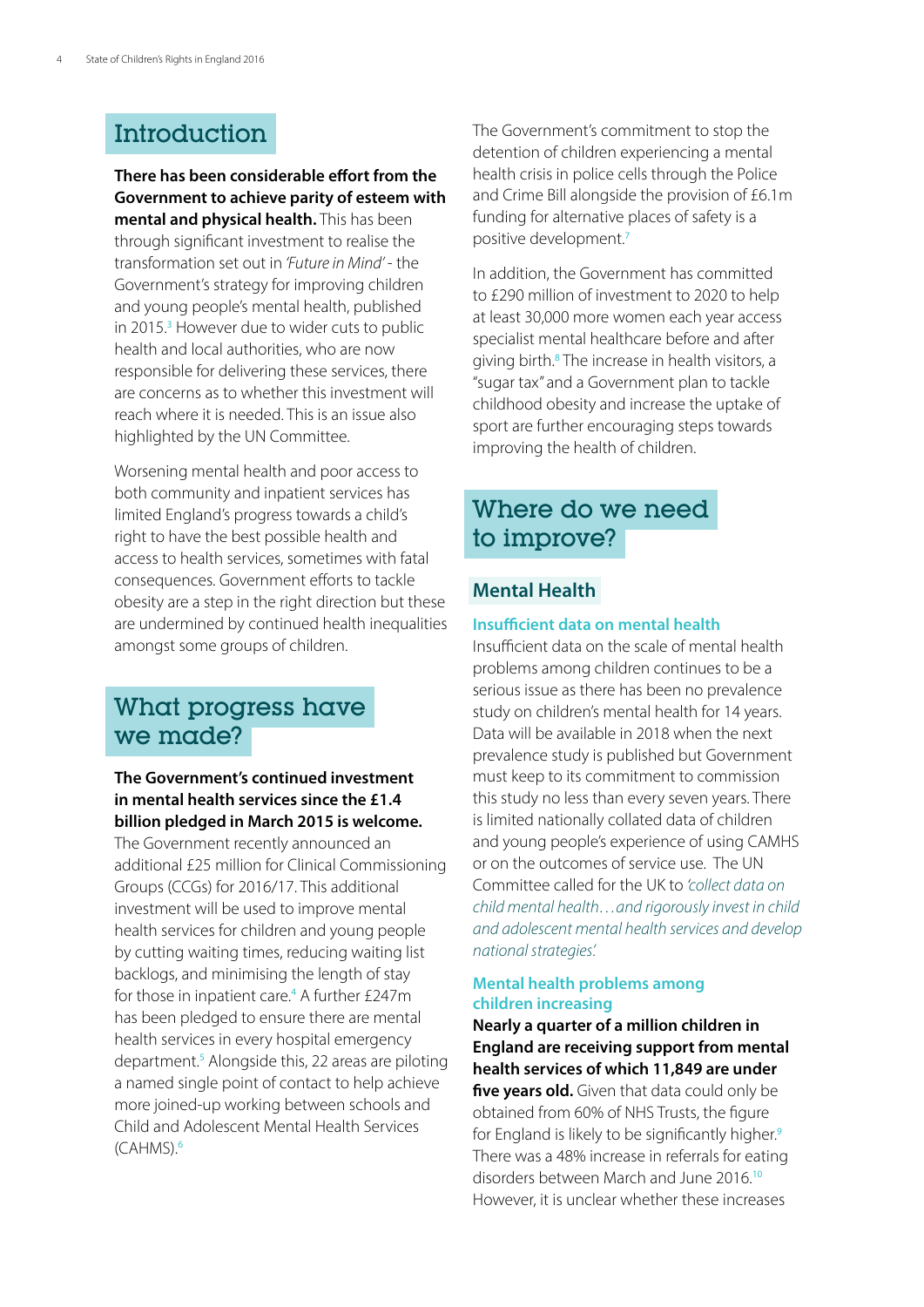are a result of progress in reducing the stigma around mental health, therefore encouraging children and their parents to seek help, increased access to mental health services, or a failure to prevent needs from escalating. Anti-depressant use amongst children in the UK is also rising.<sup>11</sup>

The rise in suicides amongst children is alarming (See Briefing 2). **Recent figures also show the number of children self-harming has risen dramatically in the past 10 years.**<sup>12</sup> Experts have attributed this to unprecedented social stress such as pressure to succeed at school, the damaging effects of social media, family breakup, growing inequality, children's body-image fears, a history of abuse, including sexual abuse, and increasing sexualisation.<sup>13</sup>

Research has revealed a sharp decline in levels of well being and good mental health amongst girls over the last five years, in contrast to boys.<sup>14</sup> Evidence indicates that 14% of girls are unhappy with their lives as a whole, and a third are unhappy with their appearance. In contrast, happiness amongst boys has remained stable over the last five years with 11% feeling unhappy with their lives as a whole and 20% reporting being unhappy with their appearance.<sup>15</sup> Additional research has found that girls are facing unparalleled levels of stress and pressure and tend to dismiss or play down the issues they face and feel they should be able to cope alone.<sup>16</sup>

#### **Stretched capacity and capability in children's mental health**

**Despite increased Government investment of £1.4 billion (until 2020), CAMHS are still chronically underfunded.** There are concerns that the investment is being delayed and failing to reach the frontline of children's mental health services where it is badly needed. NHS England has revealed that it only anticipates £143m of

the £173m promised for 2015/16 will have been spent on children's mental health services.<sup>17</sup> The NHS England Chief Executive has admitted that even if this spending target is met, it will still only increase the proportion of children and young people with mental health issues being helped from a quarter to a third.<sup>18</sup> Worryingly, as funding for children's mental health services are not ring-fenced they are at risk due to wider austerity cuts to local authorities.<sup>19</sup> The UN Committee expressed disquiet that *'the significant investments in improving mental health services will not necessarily lead to an improvement of the quality of services'.* Concerns have been also been expressed that the vast majority of local transformation plans to improve mental health services for children are inadequate.<sup>20</sup>

#### **Insufficient access to mental health services**

Research has found that access to CAMHS and treatment is currently a postcode lottery: 28% of children referred to CAMHS in 2015 were turned away – increasing to 75% in some areas. Nearly 60% of children were on a waiting list, with many forced to wait an average of 100 days. Lengthy waiting times can lead to children not engaging with the service, and/or their condition worsening. Although the Government has committed to introducing waiting time targets, these will not fully come into effect until 2020.<sup>21</sup>

Another study found that in spite of pockets of good practice, providers often do not understand how to co-produce services with children so they are designed around their needs.<sup>22</sup>

#### **Inadequate mental health services for children in care**

Children in care are not being adequately supported in their journey through CAMHS despite being four times more likely to have a mental health issue.<sup>23</sup> An Education Select



#### **Graph 1: Finished admission episodes for self harm among 0-17 year olds**

Source: Hospital Episode Statistics (HES), Health and Social Care Information Centre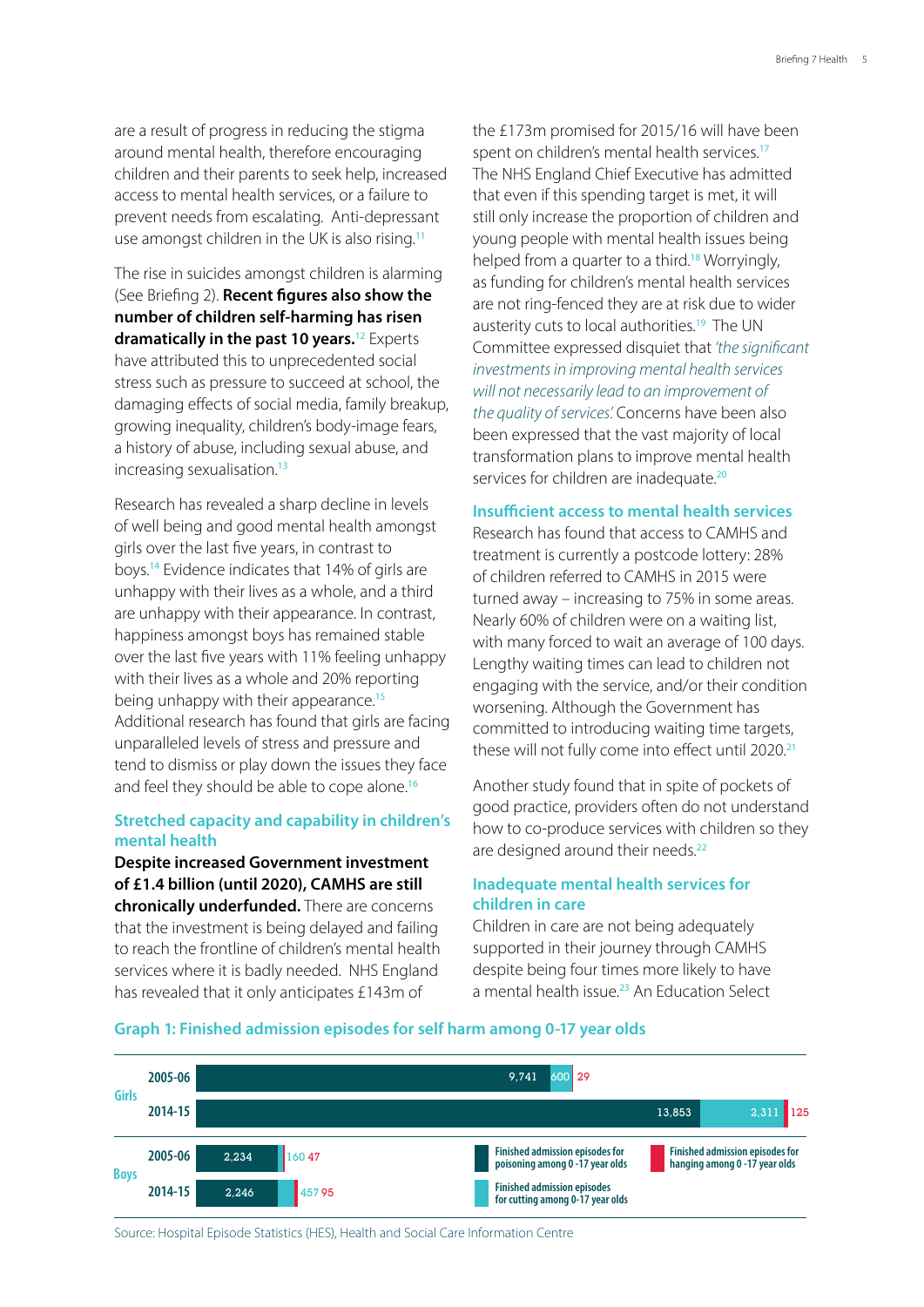Closed

28% of children referred to CAMHS in 2015 were turned away. This was as high as three quarters in some areas.

Source: Children's Commissioner (2016) Lightning Review: Access to Child and Adolescent Mental Health Services

Committee Inquiry found CAMHS are turning away children in care because they do not meet thresholds for treatment, because children are without a stable placement, or are unwilling to begin treatment if a child moves placement, even within the same local authority.<sup>24</sup> This is contrary to statutory quidance.<sup>25</sup> The Committee also found that current mental health support for young people leaving care, as well as their transition to adult services, was inadequate and based too heavily on inflexible age restrictions.

Children entering care are not always assessed by qualified mental health professionals.<sup>26</sup> The Government has introduced an amendment to the Children and Social Work Bill to ensure local authorities must have regard to children's physical and mental health when carrying out their duties as corporate parents. NGOs argue this is inadequate, and have called for all children entering and leaving care to have a specialist mental health assessment by a qualified mental health professional.<sup>27</sup>

#### **Lack of specialist inpatient mental health provision**

**Children with severe mental health problems still have to travel long distances for treatment due a lack of specialist inpatient mental health and community provision:** 

- Since April 2015 there were 26 days when no beds were available in the South East and 52 days in the South West<sup>28</sup>
- In 2014/15, nearly 1000 children were treated outside of their own local NHS area

• Between November 2015 and February 2016 there were 1,834 bed days where a young person was in hospital when they could have been discharged into the community if the care had been available<sup>29</sup>

The UN Committee recommended that *'therapeutic community-based services for children with mental health conditions'* be developed. Concerns have been raised in Care Quality Commission inspections of specialist inpatient CAMHS units about the use of physical and chemical restraint.

Children are still being placed in inappropriate settings such as police cells or adult mental health wards during mental health crisis despite a duty prohibiting it: our FOIs show 202 children were admitted to adult mental health wards in 2015/16, a 43% increase on 2011/12.<sup>30</sup> The numbers of children under 15 years old rose from two in 2011/12 to at least 10 in 2015/16. In both periods the youngest child was 13 years old. The forthcoming changes through the Police and Crime Bill are welcome but will not be realised unless more appropriate places of safety are created. The UN Committee urged the Government to *'Expedite the prohibition of placement of children with mental health needs in adult psychiatric wards.'*

#### **Deaths in mental health institutions**

**Inquests continue to show that children die in mental health institutions due to a combination of failings such as neglect, inadequate staffing levels, poor care and risk management.**<sup>31</sup> Recent research has identified a lack of a coherent system for recording, monitoring and publishing data on deaths of children receiving inpatient mental health care. At least nine children died whilst receiving inpatient care between 2010 and 2014 however, the true number of deaths from this period is likely to be much higher as many refused to provide data under FOI laws. There is no system requiring an independent investigation of child deaths, with many being investigated by the same institution where the death occurred.<sup>32</sup> The UN Committee called on the Government to *'Introduce automatic, independent and public reviews of unexpected death or serious injury for children…in mental health care institutions.'*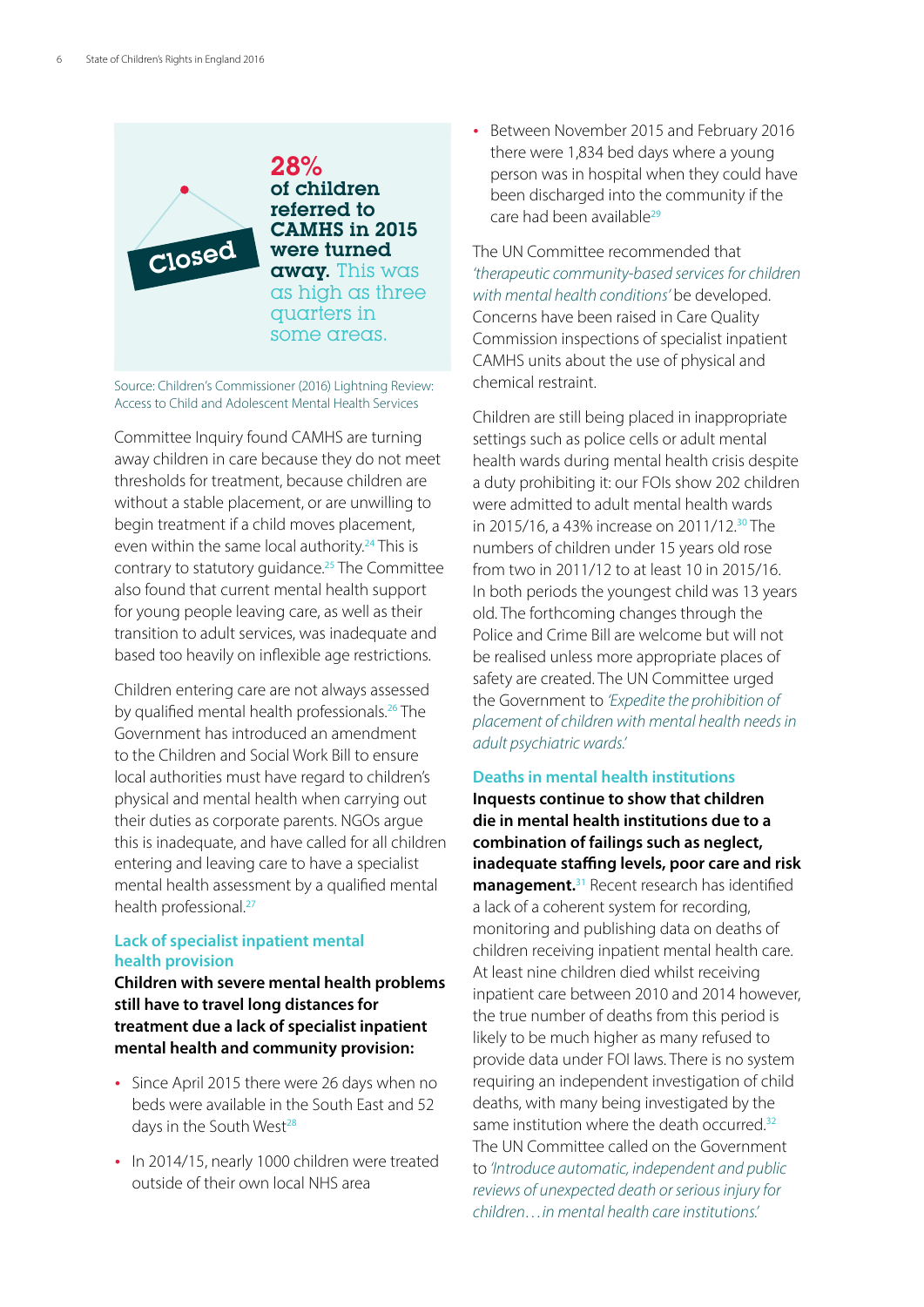last year There were 202 children aged under-18 treated in adult mental health wards

 A 43% increase since 2011/2012

#### **Increase in children placed in Assessment and Treatment Units**

The Learning Disability Census (2015) reported that there were 165 children with a learning disability and/or autism in England receiving in-patient treatment in an assessment and treatment unit. This is despite a Government commitment to reduce these numbers in 2013. **There has been a worrying increase in the number of children being placed more than 100km away from their home, with children more than twice as likely as adults to be placed 100km away.**<sup>34</sup>

The Learning Disability Census revealed that 68% of children had experienced an adverse experience such as physical assault, self-harm and/or restrictive measures such as physical restraint and seclusion in the three months prior to the Census compared to 56% of patients overall. Just over half of children had been treated with antipsychotic medication on a regular basis and 27% of children had been rapidly tranquilised in the 28 days prior to the collection of the Census data, again a higher proportion than adults.<sup>35</sup> We are disappointed that the Government has discontinued the Learning Disability Census so data on such incidents will no longer be publicly available. The UN Committee called on the UK to *'systematically and regularly collect and publish disaggregated data on the use of restraint and other restrictive interventions on children in order to monitor the appropriateness of discipline and behaviour management for children in mental health settings.'*

#### **Case study**

#### **Preventable deaths in mental health institutions: Amy El Keria**<sup>35</sup>

An inquest jury found that Amy El Keria, aged 14 suffered an accidental death contributed to by neglect while under the care of the Priory hospital (a private unit ) after tying a scarf around her neck.

Amy had a complex range of problems and mental health diagnoses, including attention deficit hyperactivity disorder (ADHD), Tourette's, oppositional defiant disorder (ODD), gender identity dysphoria and conduct disorder. She was moved to a Priory unit in August 2012 which was far from her home after being asked to leave her specialist boarding school.

Amy had attempted to end her life several times before being admitted. She was deemed high-risk and put on 15-minute observations, and forcibly sedated on at least two occasions. On the day she died – with her risk rating downgraded to medium – Amy told a member of staff she wanted to kill herself. The inquest ruled that staff failed to dial 999 quickly enough, failed to call a doctor promptly and were not trained in cardiopulmonary resuscitation. The jury agreed there was a possibility that Amy may have lived if she had received proper care.

The inquest found staffing levels in the unit were inadequate, and a lack of one-to-one time caused or contributed to Amy's death in a "significant" way. There was a high reliance on agency staff, including some with no psychiatric experience and insufficient time to read patients' paperwork or clinical notes. Risk assessments were not properly carried out, staff did not assess the risk of her being able to take her own life in her room and opportunities were missed to remove the scarf from Amy, all causing or contributing "significantly" to her death.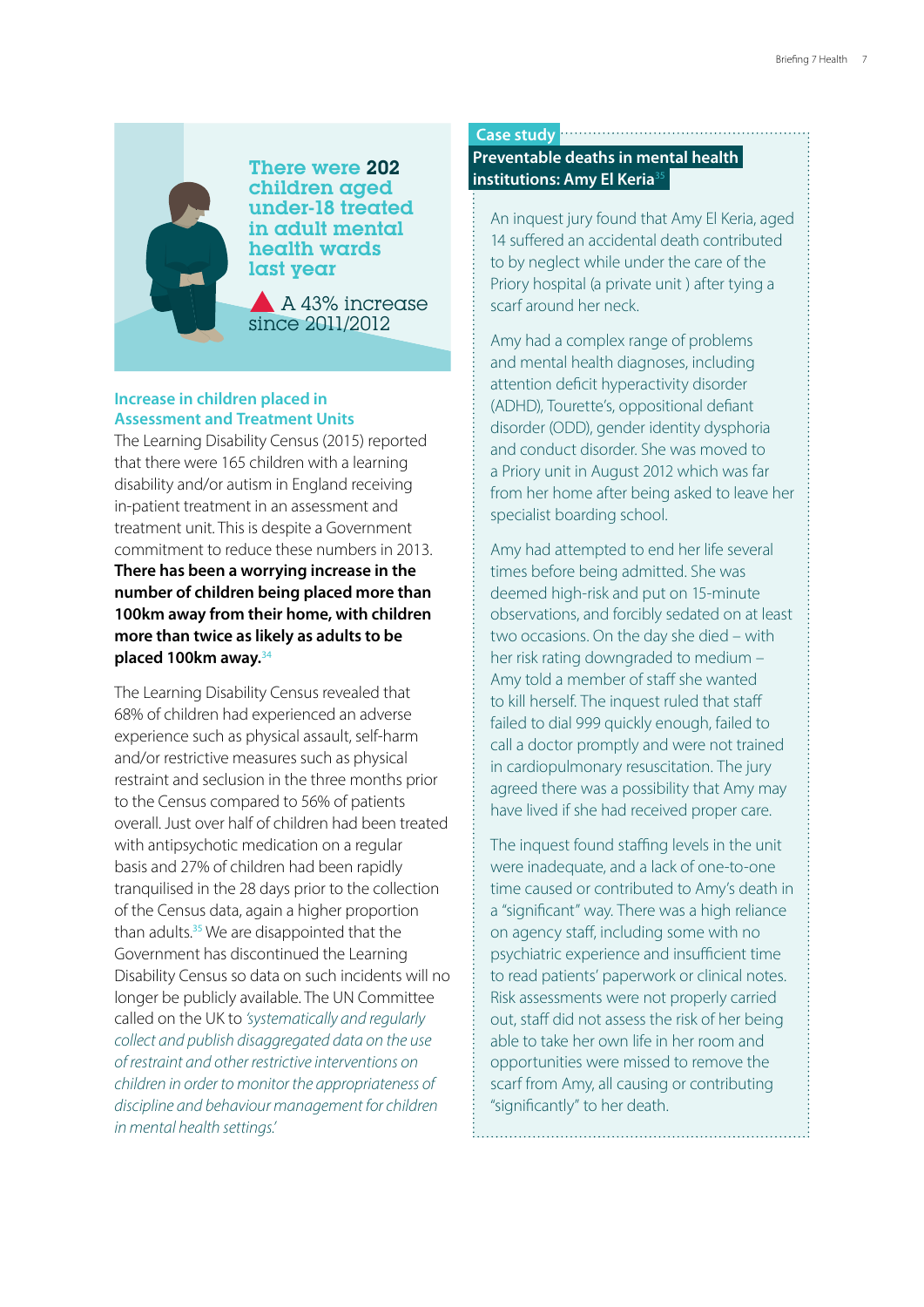### **Health**

#### **Persistent inequalities in health**

The UN Committee was concerned about the lack of progress to tackle inequality in access to health services and health outcomes for vulnerable groups of children. Despite the introduction of a duty on public authorities to reduce health inequalities in 2013, there is still no strategic approach to tackle this and there are wide disparities in service provision, care and outcomes. For more detail on child mortality see Briefing 2.

**Poor children and those from low socioeconomic backgrounds are still more likely than their wealthy peers to suffer ill health or die in childhood.**<sup>36</sup> Whilst thousands of young children (under 5 years) are affected by obesity, tooth decay and accidental injury and do not develop well before starting school, a child's chances of experiencing one of these poor outcomes also largely depends on where they grow up. Research finds startling variations in young children's outcomes at regional and local authority level relate to service provision, waiting times, care and outcomes.<sup>37,38</sup>

There is wide variation across England in the quality of health services for looked after children. The needs of looked after children in transition are often overlooked and children placed out of area are frequently unable to access regular health assessments or CAMHS, as neither the home or out-of-area local authority will accept responsibility for the commissioning or funding of the service.<sup>39</sup>

Prevalence of mental health problems is particularly high amongst lesbian, gay, bisexual and transgender children (LGBT) who are at greater risk of depression, suicidal thoughts and self-harm than their peers. Substance abuse is

also higher, with LGBT young people more likely to smoke and drink more than their heterosexual peers.<sup>40</sup>

Children in custody, despite having significant health needs (particularly in relation to their mental health) do not have their health needs met, with great variation across institutions.<sup>41</sup>

#### **Charges for primary care could undermine migrants' right to heath services**

Undocumented migrants and their families can be charged for most secondary healthcare. Evidence shows this acts as a deterrent to accessing healthcare, including for migrants who are actually entitled to free care.<sup>42</sup> The Government has consulted on extending charges to primary and emergency care services. **It is extremely concerning that children have not been excluded from this proposal, which will also undermine efforts to promote good health among all children and immunisation programmes.**<sup>43</sup> Maternity care in the NHS is chargeable for most women without indefinite leave to remain in the UK, despite evidence that recent migrants face higher risks of adverse pregnancy outcomes than the general population.<sup>44</sup>

#### **Insufficient focus on children's health outcomes and services**

This year's Department of Health's Mandate to NHS England (its strategy till 2020) no longer includes specific broader objectives on children's health and only includes specific deliverables on childhood obesity and child mental health services, which are not binding.<sup>45</sup>

Since the introduction of the Health and Social Care Act 2012 and the transfer of the public health grant to local authorities, there have been significant changes to commissioning and provision of local public health services. **In 2015** 



**Graph 2: Percentage of patients under 18 years of age by incident group**

Source: Learning Disability Census 2015: Reference table 16. Base: All patients under 18 years old (160 in 2013 and 2014, 165 in 2015)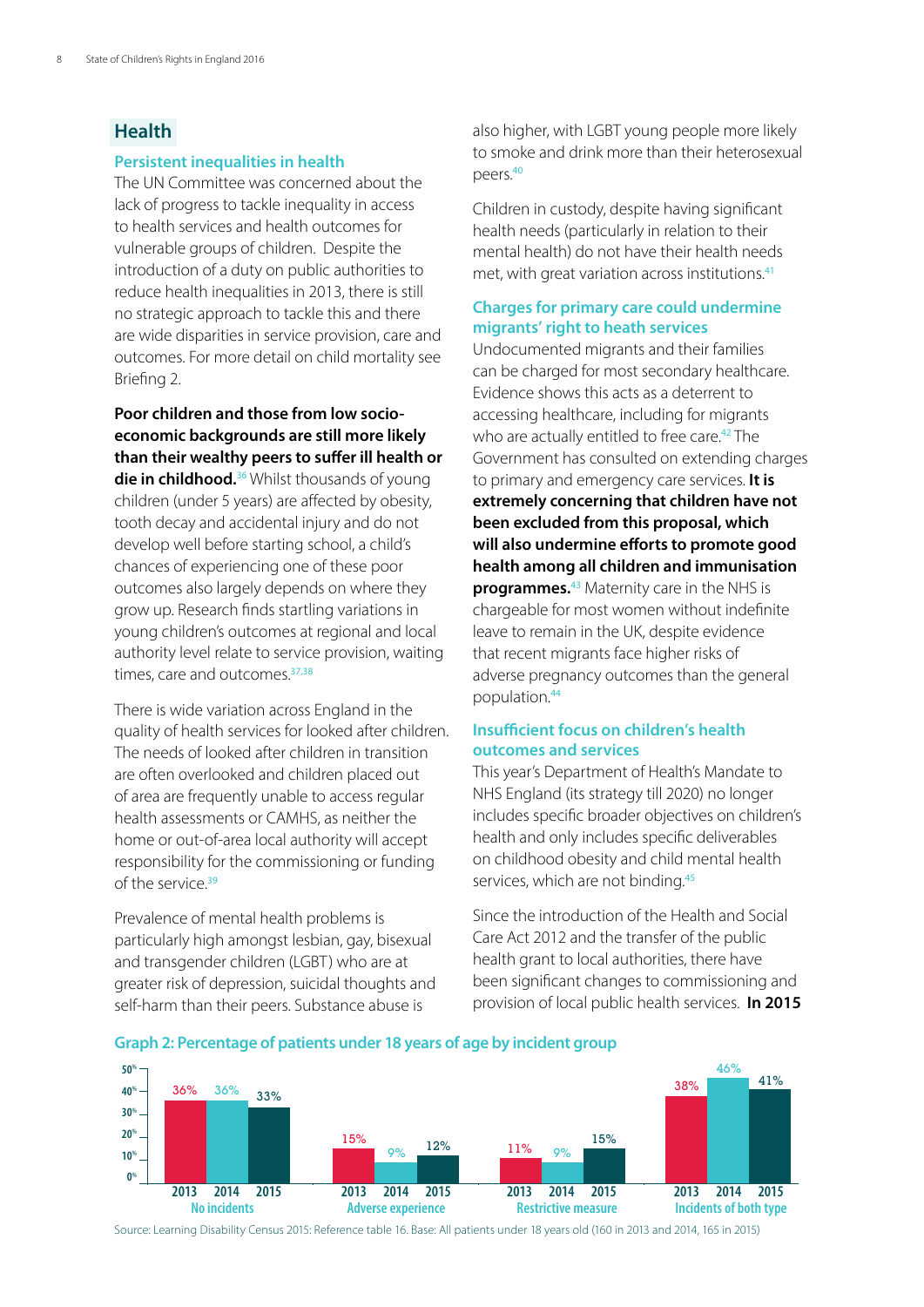#### **there was a £200m in year cut to the public**

**health grant.** The current year's settlement announces further cuts of £331m (9.7%) by 2020/21.<sup>46</sup> The Government has said it will eventually abolish the grant altogether.<sup>47</sup> A recent investigation has shown that services aimed at children are bearing the brunt of cuts to public health by local authorities. Overall, the analysis identified planned spending reductions worth £50.5m in 2016/17, across 77 local authorities in services such as health visiting, school nursing, childhood obesity programmes, smoking cessation services and breastfeeding support.<sup>48</sup> These are vital services for maximising the health of particularly vulnerable young children and their families and addressing health inequalities.

#### **Recent expansion in health visitor numbers**

The Government's achievement of its target to expand health visitor numbers from around 8,000 in May 2010 to nearly 12,000 by September 2015, and their aspiration to make this an effective universal service, is welcome.<sup>49</sup> Public Health England is currently carrying out a Review into the future of the five mandated health checks for children up to two and a half beyond March 2017, when legislation requiring them to be carried out on a mandatory basis expires. Charities have warned that removing these checks will have a "significant impact" on early intervention and on the support available to parents for their child's development.<sup>50</sup>

#### **Some limited Government action to tackle obesity**

2015/16 figures show that the prevalence of obesity has increased since the previous year in both Reception (children aged 4 and 5) and Year 6 (children aged 10 and 11). In Reception, it increased to 9.3% from 9.1%, and in Year 6 to 19.8% from 19.1%. Obesity prevalence for children living in the most deprived areas in both age groups was more than double that of those living in the least deprived areas.<sup>51</sup> Research shows **that children are still not eating healthily, only 8% of children aged 11-18 meet the five-aday recommendation for fruit and vegetable consumption.**<sup>52</sup> The UN expressed concerns over the *'high prevalence of overweight and obesity among children'.*

The Government's long awaited obesity plan and introduction of the "sugar tax" on soft drinks producers is positive.<sup>53</sup> However producers will only have to pay if they fail to voluntarily reduce the amount of sugar in their products within two years. Consumption of sugar and sugar sweetened drinks is particularly high among the most disadvantaged children who also experience a higher prevalence of tooth decay, obesity and its health consequences.<sup>54</sup>

Other positive measures in the plan include a recommitment to the Healthy Start scheme, which provides vouchers for fruit, vegetables and milk to families on low incomes across England. Schools will also be asked to give students an extra 30 minutes a day of physical activity, and parents and carers will be encouraged to support their children to do a further 30 minutes. However campaigners have expressed disappointment that the plan is not as "robust" as promised and no action is being taken against the advertisement of unhealthy food.<sup>55</sup>

The Government's new strategy aimed at strengthening sport uptake amongst children and those in under-represented groups, such as girls and disabled children is also a welcome step.<sup>56</sup> Levels of children involved in sport continue to be high with almost 87% aged 5-15 taking part in sports in the four weeks prior to the research.<sup>57</sup>

#### **Low rates of breastfeeding**

The UN Committee was concerned about *'extremely low rates of breastfeeding' and 'inadequate regulation of marketing of breastmilk substitutes' a*nd called on the UK to *'promote, protect and support breastfeeding.'* It is disappointing that the Government cancelled the National Infant Feeding Survey (IFS) in 2015 – a retreat from the detailed data collection commitment in the Global Strategy for Infant and Young Child Feeding. New experimental statistics from Public Health England for January and March 2016 show that the aggregate breastfeeding rate after 6-8 weeks is only 43.7% with variation across the country.<sup>58</sup> Figures from the last IFS in 2010 show that 47% were breastfeeding at 6-8 weeks but just 1% of women maintain exclusive breastfeeding to six months. A third (34%) of babies continue to receive some breastmilk by six months.<sup>59</sup>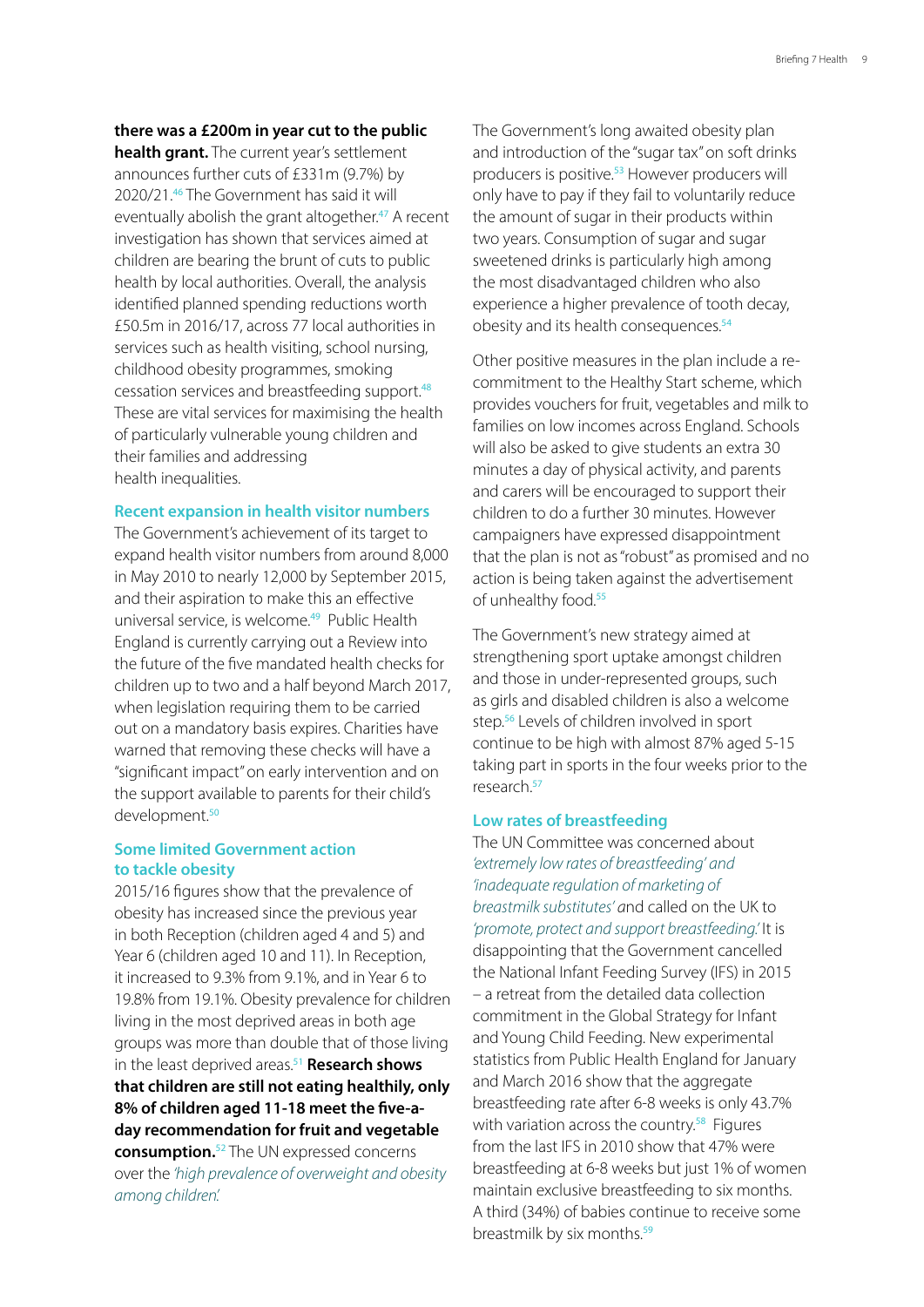# Recommendations

- **1.** The Government should introduce maximum waiting time standards for access to CAMHS.
- **2.** The Government should ring fence the £1.4 billion investment to CAHMS.
- **3.** CAMHS services should move away from a system defined by tiers and towards one built around the needs of children.
- **4.** Training about mental health for staff working in schools should be improved to better equip them in responding to the needs of students facing mental health and emotional problems.
- **5.** For children placed out-of-borough, care plans should outline how the quality and level of support will be maintained when a child moves between local authority and CCG boundaries.
- **6.** All children entering and leaving care should have a specialist mental health assessment by a qualified mental health professional.
- **7.** The Government should increase the funding available for the number of health-based and alternative places of safety to ensure sufficient places are available for children in need of specialist inpatient treatment or a place of safety in mental health crisis so they are never placed in a police cell, adult ward or far from their support networks.
- **8.** The Government should create a new, fully independent system for investigating deaths in mental health care settings – including those of children.
- **9.** NHS England should collate and publish comprehensive statistics on the deaths of children in mental health care (including the numbers, types of setting, circumstances of death and other relevant information) to enable robust scrutiny and follow up action to take place.
- **10.** As a matter of urgency, the commitment to ensure that no child with learning disabilities and behaviours that challenge is placed inappropriately in an in-patient ATU should be fulfilled. Future admissions should be prevented by securing both evidence-based support, close to home, and early intervention services.
- **11.** The Government should recommend the use of positive behavioural support as the best evidenced method of supporting children with learning disabilities whose behaviours challenge in all settings.
- **12.** The Government should ban the use of measures of excessive restraint in all inpatient settings.
- **13.** Local authorities and health bodies should be provided with evidence-based information and guidance on reducing health inequalities. Trends in geographical and social health inequalities should also be monitored.
- **14.** The Government should introduce an exemption from charges for primary and secondary healthcare for all children and pregnant women.
- **15.** The NHS Mandate should include a broader focus on improving children's health outcomes with specific measurable targets.
- **16.** The Government should not abolish the ring fenced public health grant to local authorities.
- **17.** The Government should retain the requirement for health visitors to carry out the five mandated health checks for children aged two and a half.
- **18.** Government should introduce a ban on advertising before 9pm of products which are high in saturated fat, salt and sugar.
- **19.** The quinquennial UK National Infant Feeding Survey should be reintroduced, alongside the appointment of National Infant Feeding Coordinators and the requirement for all hospitals, maternity, health visiting and neonatal services to work towards Baby-Friendly accreditation.
- **20.** The International Code of Marketing of Breastmilk Substitutes (and subsequent relevant Resolutions of the World Health Assembly) should be made statutory and mechanisms should be introduced to avoid conflicts of interest arising from public health programmes and partnerships.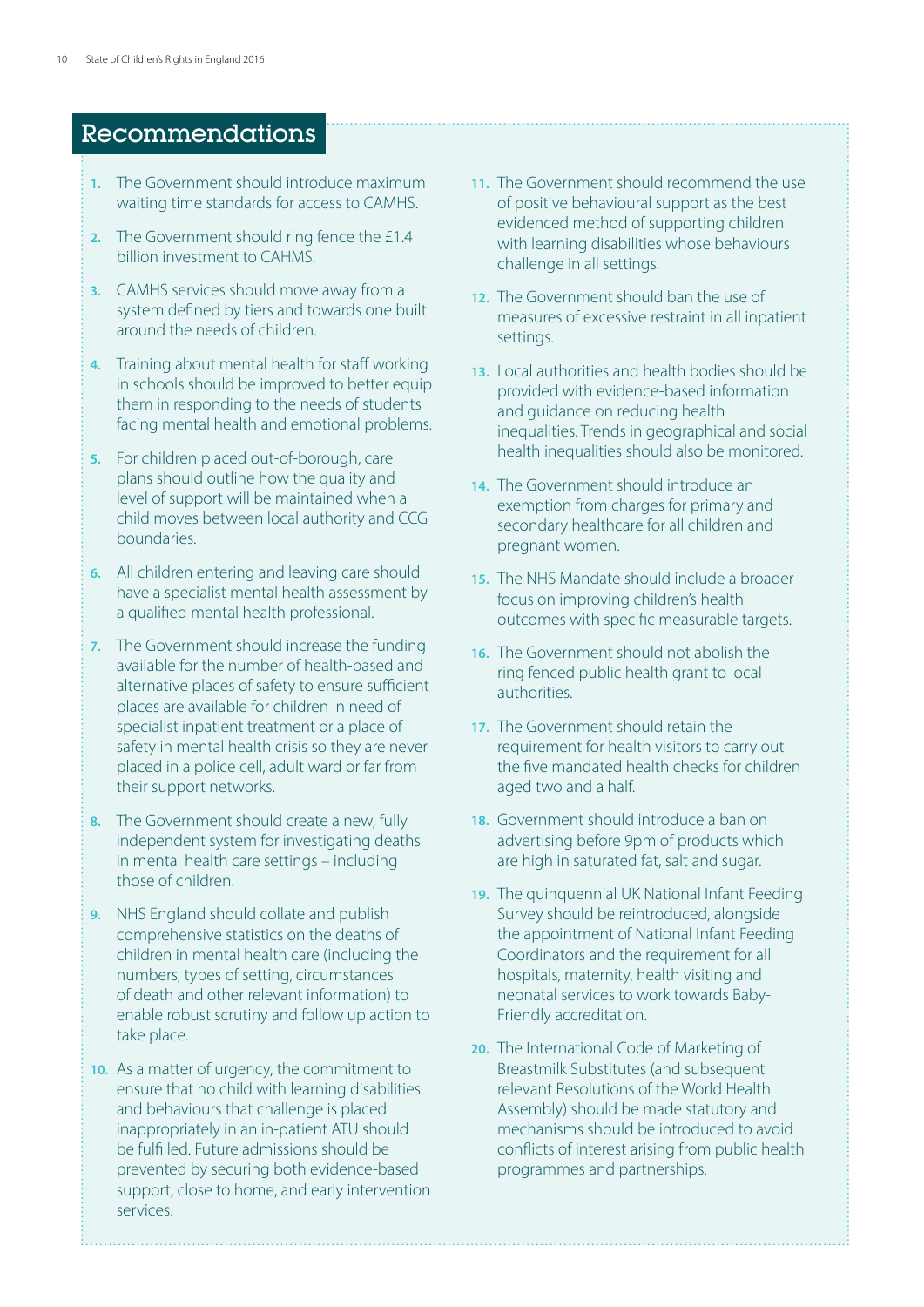# Endnotes

- 1. UN Committee on the Rights of the Child (2016) *Concluding observations on the fifth periodic report of the United Kingdom of Great Britain and Northern Ireland*
- 2. Children's Rights Alliance for England (2015) *Civil Society Alternative Report 2015 to the UN Committee - England*
- 3. Department of Health and NHS England (2015) *Future in Mind: Promoting, protecting and improving children and young people's mental health and wellbeing*
- 4. NHS England (27 September 2016) 'Extra £25m for NHS organisations in England to improve mental health services for children and young people' Press Release
- 5. Department of Health and NHS England (11 January 2016) 'Prime Minister pledges a revolution in mental health treatment' Press Release
- 6. Department for Education (3 December 2015) 'Hundreds of schools benefit from £3m mental health investment' Press Release
- 7. Amendment to Police and Crime Bill 2016
- 8. Department of Health and NHS England (11 January 2016) 'Prime Minister pledges a revolution in mental health treatment' Press Release
- 9. NHS Digital provided for *The Guardian* (End of June 2016 NHS Digital began collating the figures in January) in Campbell, D. and Marsh, S. 'Quarter of a million children receiving mental health care in England' (3 October 2016) *The Guardian*
- 10. Offard, A. (24 August 2016) 'Rise in number of children seeking mental health support' *Children and Young People Now*
- 11. Bachmann, C. et al. (2016) 'Trends and patterns of antidepressant use in children and adolescents from five western countries, 2005–2012' in *European Neuropsychopharmacology* Volume 26, Issue 3, Pages 411–419
- 12. NHS Digital Figures obtained by The Guardian Campbell, D. (23 October 2016) 'NHS figures show 'shocking' rise in self-harm among young' *The Guardian*
- 13. Ibid.
- 14. Hamblin, E. (2016) *Gender and children and young people's emotional and mental health: manifestations and responses. A rapid review of the evidence NCB*
- 15. The Children's Society (2016) *The Good Childhood Report 2016*
- 16. GirlGuiding UK (2016) *Girls' wellbeing explored: understanding pressures and resilience*
- 17. Buchanan, M. (8 March 2016) 'NHS child mental health money 'missing' despite investment' *BBC News*
- 18. Simon Stevens quoted in Campbell, D. (23 October 2016) 'NHS figures show 'shocking' rise in self-harm among young' *The Guardian*
- 19. Frith, E. (2016) *Progress and challenges in the transformation of children and young people's mental health care - a report of the Education Policy Institute's Mental Health Commission* Education Policy Institute
- 20. Frith, E. (2016) *Progress and challenges in the transformation of children and young people's mental health care - a report of the Education Policy Institute's Mental Health Commission* Education Policy Institute
- 21. Children's Commissioner (2016) *Lightning Review: Access to Child and Adolescent Mental Health Services*
- 22. Frith, E. (2016) *CentreForum Commission on Children and young people's mental health: State of the nation* CentreForum
- 23. Bentley, H. et al. (2016) *How safe are our children?* 2016 NSPCC
- 24. House of Commons Education Select Committee (2016) *Mental health and well-being of looked-after children. Fourth Report of Session 2015–16*
- 25. Department of Health and Department of Education (2015) *Promoting the health and well-being of looked-after children: Statutory guidance for local authorities, clinical commissioning groups and NHS England*
- 26. Bentley, H. et al. (2016) *How safe are our children?* 2016 NSPCC
- 27. Alliance for Children in Care and Care Leavers (18 October 2016) *Briefing: Children and Social Work Bill, Report Stage*
- 28. House of Commons Written Answer (8 February 2016) [http://](http://www.theyworkforyou.com/wrans/?id=2016-02-01.25026.h) [www.theyworkforyou.com/wrans/?id=2016-02-01.25026.h](http://www.theyworkforyou.com/wrans/?id=2016-02-01.25026.h)
- 29. House of Commons Written Answer (8 February 2016) [http://](http://www.theyworkforyou.com/wrans/?id=2016-02-01.25029.h) [www.theyworkforyou.com/wrans/?id=2016-02-01.25029.h](http://www.theyworkforyou.com/wrans/?id=2016-02-01.25029.h)
- 30. Responses to FoI requests from 33 NHS Trusts or Foundations in England
- 31. INQUEST (2 June 2016) 'Jury finds Priory's gross failings contributed to death of 14 year Amy El Keria in child mental health unit' Press Release and INQUEST (21 September 2016) 'Coroner concludes gross failings constituting neglect contributed to the death of 15 year old Christopher Brennan in Bethlem Hospital Adolescent Unit' Press Release
- 32. INQUEST (10 April 2016) 'Number of child in-patient mental health deaths not known' Press Release
- 33. The Guardian (2 June 2016) 'Inquest finds neglect by the Priory contributed to teen's accidental death'
- 34. Health and Social Care Information Centre (2015) *Learning Disability Census: England 2015, experimental statistics*
- 35. Ibid.
- 36. Office for National Statistics (19 April 2016) *Childhood mortality in England and Wales: Section 6*
- 37. Royal College of Nursing (2016) *Inequalities experienced by children across the UK accessing the right care, at the right time, in the right place*
- 38. NCB (2015) *Poor Beginnings: Health Inequalities Among Young Children Across England*
- 39. Care Quality Commission (2016) *Not seen, not heard: A review of the arrangements for child safeguarding and health care for looked after children in England*
- 40. Hudson-Sharp, N. and Metcalf, H. (2016) *Inequality among lesbian, gay bisexual and transgender groups in the UK: a review of evidence,*  National Institute of Economic and Social Research
- 41. Redmond, A. (2015) *Children in Custody 2014–15: An analysis of 12–18-year-olds' perceptions of their experiences in secure training centres and young offender institutions* HM Inspectorate of Prisons
- 42. Doctors of the World (2016) *Doctors of the World briefing: Department of Health consultation on further NHS charging – "Making a fair contribution"*
- 43. Renton, Z., Hamlin, E. and Clements, K. (May 2016) *Delivering the Healthy Child Programme for young refugee and migrant children, NCB*
- 44. Feldman, R. (19 January 2016) 'Maternity care for undocumented migrant women: The impact of charging for care' *British Journal of Midwifery Vol 24,* Issue 1
- 45. Department of Health (2015) *NHS Mandate 2016 to 2017*
- 46. Local Government Association (2016) *Public health funding in 2016/17 and 2017/18*
- 47. HM Treasury (2015) *Spending Review and Autumn Statement 2015*
- 48. Health Services Journal (2016) *Health Services Journal Investigation*
- 49. NHS England (2015) *Indicative Health Visitor Collection (IHVC) September 2015*
- 50. Brown, J. (19 August 2016) 'Scrapping health visitor checks "will exacerbate speech problems"' *Children and Young People Now*
- 51. Health and Social Care Information Centre (2016) *National Child Measurement Programme: England, 2015/16 school year*
- 52. Public Health England and Food Standards Agency (2016) *National Diet and Nutrition Survey: Results from Years 5 and 6 (combined) of the Rolling Programme (2012/2013 – 2013/2014)*  NatCen and MRC
- 53. HM Government (2016) *Childhood obesity: A plan for action*
- 54. Public Health England (2015) *Sugar Reduction The evidence for action*
- 55. Brown, J. (18 August 2016) "Experts criticise 'downgraded' child obesity strategy" *Children and Young People Now*
- 56. HM Government (December 2015) *Sporting Future: A New Strategy for an Active Nation*
- 57. Department for Culture, Media and Sport, (July 2016) *Taking Part 2015/16 Annual Child Report*
- 58. Public Health England (July 2016) Q4 2015/16 January to March 2016 *Official Statistics Breastfeeding prevalence at 6-8 weeks after birth (Experimental Statistics)*
- 59. McAndrew, F., Thompson, J., Fellows, L., Large, A., Speed, M., and Renfrew, M.J (2012) *National Infant Feeding Survey 2010* Health and Social Care Information Centre